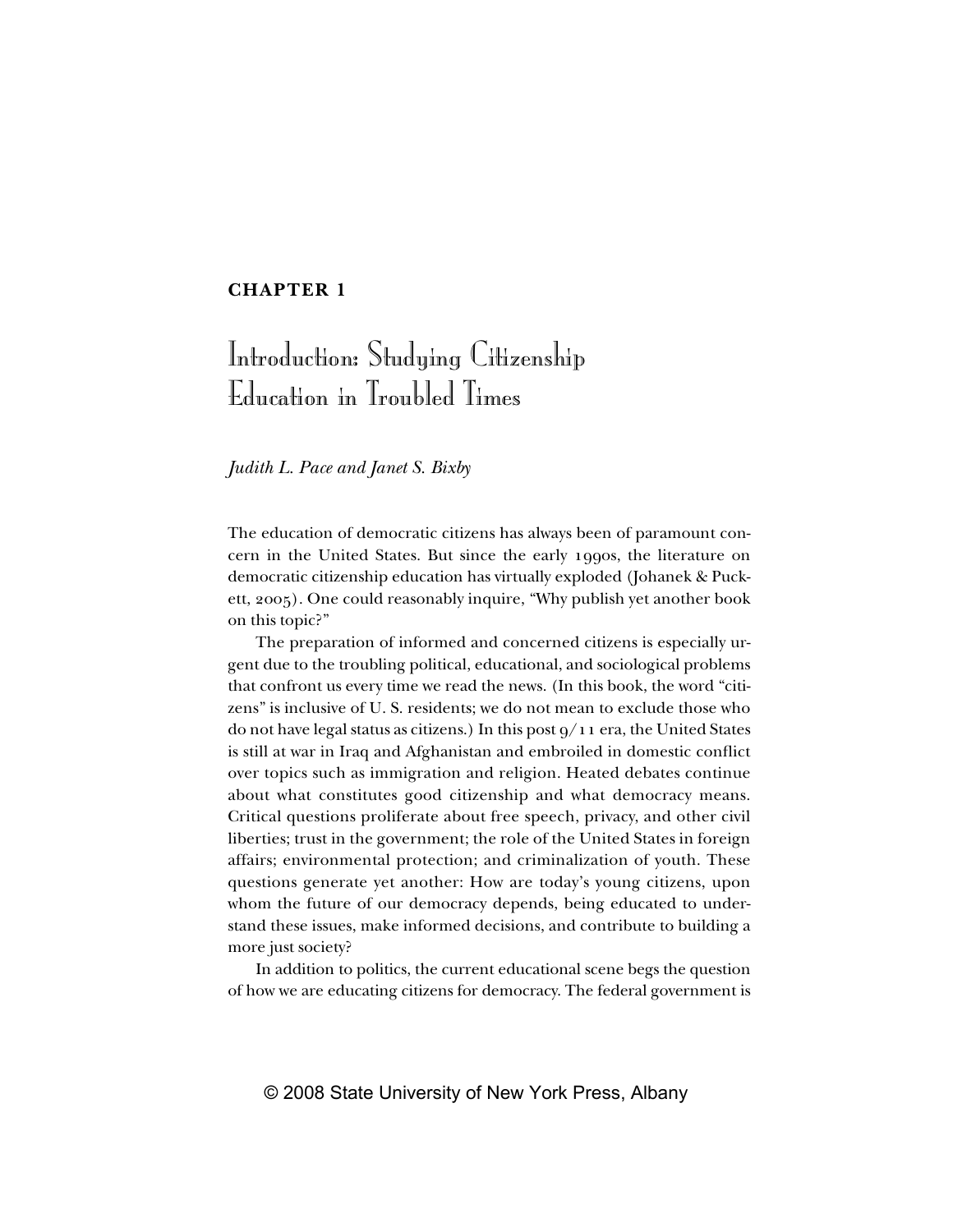attempting to exercise unprecedented control over schools through systems of accountability, specifically No Child Left Behind. This new increase in federal control over schools both reflects and generates huge controversy over public schooling. At the same time, education for democratic citizenship is absent from these systems of accountability that focus on reading and math (Johanek & Puckett, 2005).

Another critical factor is the prominent view that young people are inadequately prepared for democratic citizenship. Findings about youth civic knowledge are mixed. Niemi and Junn (1998) examined the 1988 National Assessment of Educational Progress (NAEP) data and concluded that in the United States, high school seniors possess important civic knowledge. Specifically:

As students leave high school, they are well informed about citizens' rights in general . . . They are well-informed about the division of powers among the various levels of government and about state and local governments. They are also able to make rudimentary comparisons of the government of the United States and that of other countries. In all of these instances, although students are somewhat hazy on details, they nonetheless perform relatively well on these aspects of the test. (p. 50)

However, according to the Civic Mission of Schools Report, 75 percent of students scored at "basic" or "below basic" levels on the 1998 NAEP civic assessment (Gibson & Levine, 2003). In the International Association for the Evaluation of Educational Achievement (IEA) study of civic education, U.S. ninth graders performed well on assessments of civic knowledge compared to youth in other countries (Baldi, Petri, Skidmore, & Greenberg, 2001). But Gibson and Levine (2003), drawing on data from this same study, conclude that "the range between the best- and the worst-prepared students . . . is exceptionally large in the United States, and this gap may foreshadow continued or worsening political inequality in decades to come" (p. 19). Hahn (2002) argues:

The results from Phase 2 of the IEA study and from the 1998 NAEP Civics point to the need to learn more about the quality of civic education for particular subgroups of students. In both those assessments, achievement was related to socioeconomic factors, as measured by eligibility for free and reduced lunch program, parental education level,

4 Introduction: Studying Citizenship Education in Troubled Times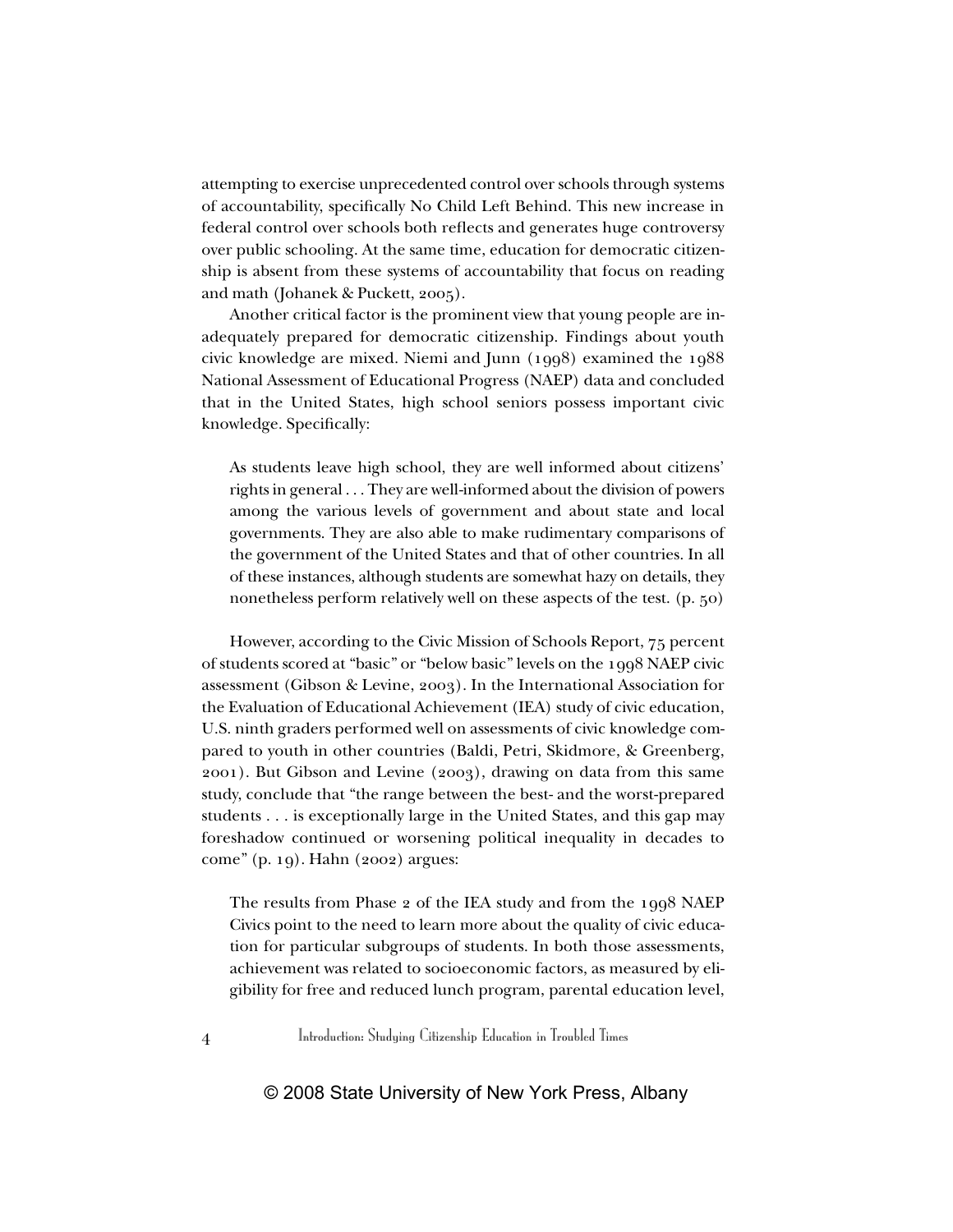and number of books in the home. . . . In both there were significant differences by race and ethnicity. . . . In a country that prides itself on valuing equality and justice for all, it is especially important that researchers, policy makers, and educators direct their attention to these glaring inequalities in the outcomes of civic education. (pp. 88–89)

In addition to concerns about civic knowledge, multiple indicators, in recent years, have shown disturbingly low levels of political and civic interest and engagement among youth as compared to both contemporary adults and youth in previous generations (Galston, 2001; Putnam, 2000). Another cause for concern is that while demographic diversity in the U.S. continues to increase, the rights and entitlements of citizenship continue to be denied to various groups. Today the place of millions of U.S. residents is threatened by their illegal status. Ongoing inequalities and discrimination in and outside of schools create significant impediments to the development of civic identity and engagement among low-income and minority youth (Hart & Atkins, 2002).

Within these four troubling conditions—the war on terror; the federal press for school accountability; concerns about civic knowledge, interest, and engagement among youth; and disenfranchisement of marginalized groups—the need to focus on education for democratic citizenship is urgent.

The study of the education of youth for democratic citizenship is multifaceted. Numerous books and articles discuss the connection in the United States between schooling and democracy writ large (see Fuhrman & Lazerson, 2005). The IEA research provides case studies and comparative findings on citizenship education in over twenty countries (see Torney-Purta, Schwille, & Amadeo, 1999; Torney-Purta, Lehmann, Oswald, & Schultz, 2001). Other scholarship proscribes particular approaches to citizenship education (for example see Parker, 2003). Still others report empirical findings on citizenship education outcomes, such as students' civic knowledge and attitudes based on standardized tests and surveys (Niemi & Junn, 1998).

Despite the plethora of writing on the topic, we know little about enactments of citizenship education in the United States. There are studies of classes that teach for citizenship (Baldi et al., 2001; Dilworth, 1994; Hahn, 2002; Hess, 2002; Kahne, Rodriguez, & Smith, 2000), special curricula (Patrick, Vontz, & Nixon, 2002), and programs such as community service (Walker, 2002). Parker's (2002) collection of essays and studies presents specific ideas and cases that speak to a vision of education for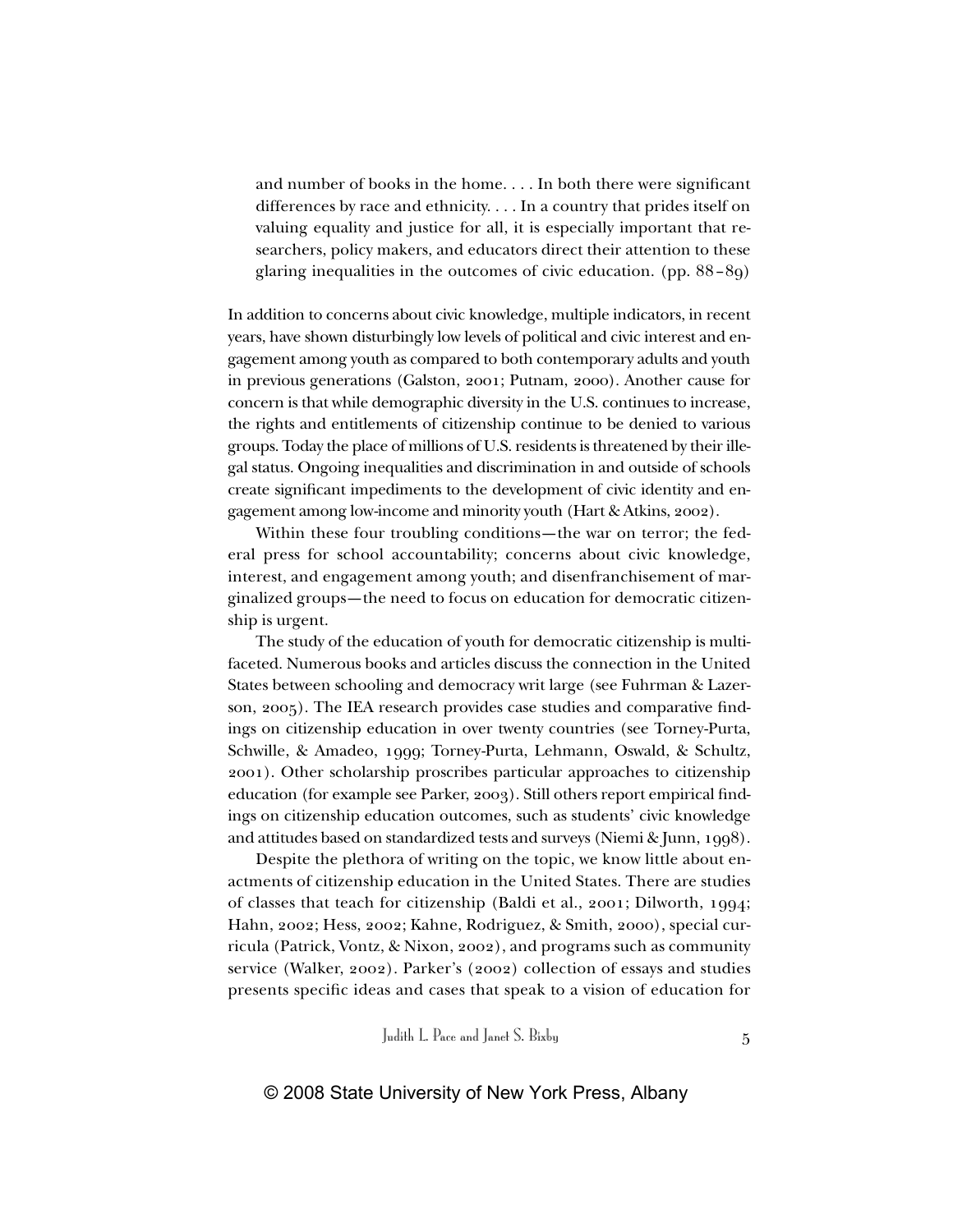liberal democracy. But to better understand how young people are being prepared to play their role as citizen, we need far greater knowledge about what constitutes specific programs, how youth participants and adult educators make meaning of their experiences with citizenship education, and how these experiences are shaped by local and larger contexts, such as ever-increasing demographic diversity along with continued socioeconomic and racial inequality in schools and society. We need to know much more about the relationship between theory about how citizenship education should proceed and what actually happens in various educational settings.

This book is a collection of qualitative studies on formal programs that provide citizenship education for contemporary youth, either school or community-based, and located within the United States. These programs include social studies classes and curricula, school governance, and communitybased education efforts. Because schools operate under many constraints that inhibit certain kinds of educational experiences, it is vital to explore programs in alternative settings that have taken up the aims of citizenship education. In fact, by juxtaposing studies of efforts in mainstream high schools, alternative high schools, and community-based organizations, much can be learned about the contextual factors that shape these efforts and the challenges and possibilities that exist across a range of educational sites.

As a collection, the studies in this book investigate the diversity of purposes of citizenship education, meanings of citizenship held by participants, and approaches to teaching and learning. The studies present the voices of educators and youth involved in these civic education efforts and analyze key elements of their practices. The authors utilize a wide variety of theoretical lenses and qualitative methodologies, including ethnography, focus group interviews, and content analysis of textbooks. All of the chapters offer findings that bear valuable and specific implications for strengthening citizenship education. The authors' analyses deepen the often tenuous connections between research and practice.

# Research Questions

The studies in this volume address three research questions:

1. What are the purposes of education for democratic citizenship enacted in a particular setting?

6 Introduction: Studying Citizenship Education in Troubled Times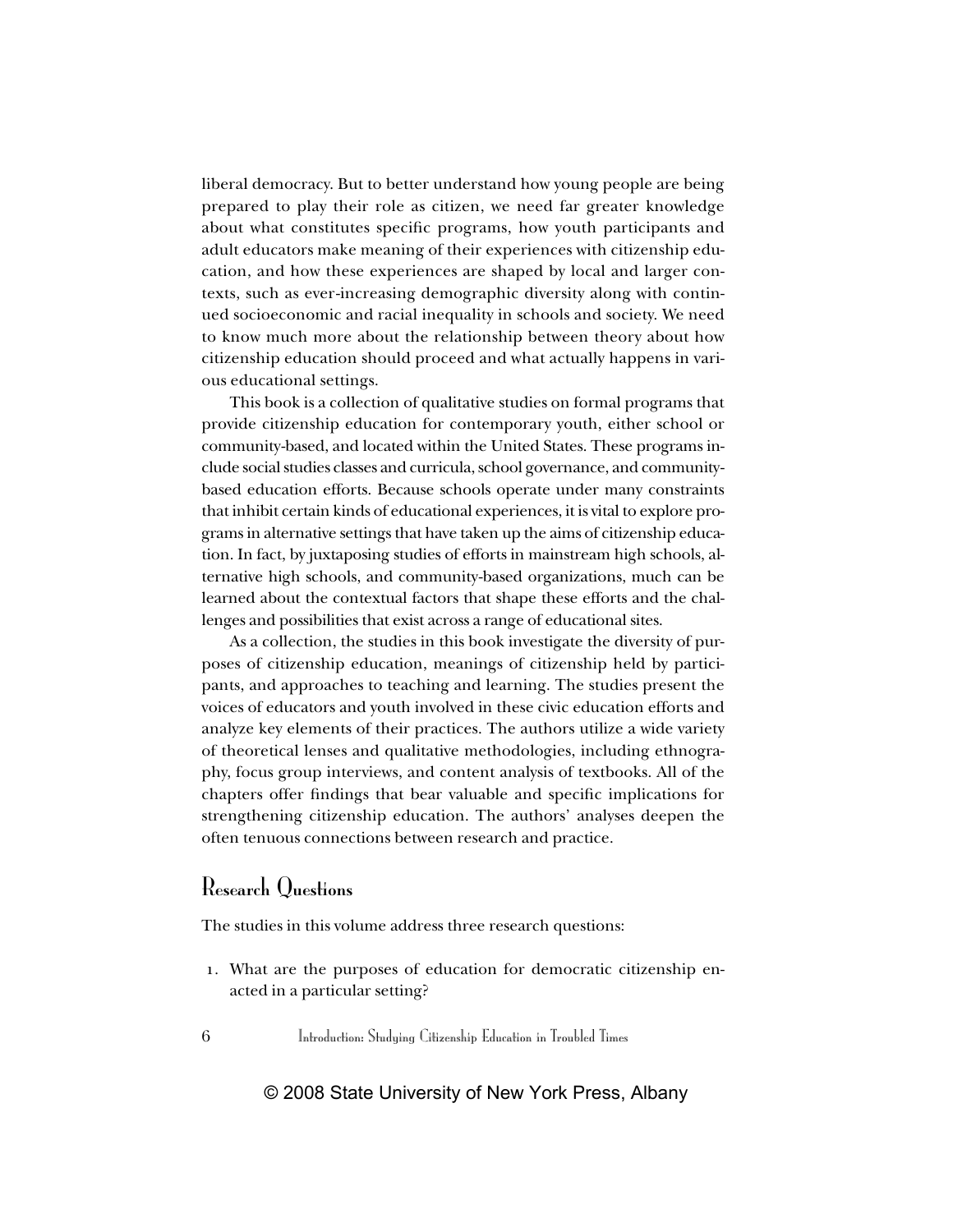- 2. What understandings of citizenship are held/exhibited by the curriculum, the educators, and/or the youth in a particular program?
- 3. What is the nature of teaching and learning evident in these programs and how do these educational enactments limit and enable various kinds of education for democratic citizenship?

The purposes of citizenship education have changed over time according to the historical context and political/social needs of the nation (Reuben, 2005). The fundamental aim is to prepare young people with knowledge, skills, and dispositions to be the good citizens upon whom democracy depends. But debates over the aims of citizenship education in public schools have intensified along with battles over the social studies curriculum in part due to tension between the ideals of pluralism and unity. Questions of purpose also center on what kind of democracy is desirable, and how much/what kind of knowledge and engagement is required of citizens (Galston, 2001). Ross (2001) argues that while there is widespread agreement that "citizenship education" is "the proper aim of social studies" in the public schools, "there is no consensus on what "citizenship" means nor on the implications of "citizenship" for curriculum and instruction" (p. 23). This is equally true outside of public schools.

Conservative thinkers promote coherent coverage of content and transmission of particular values such as unity, patriotism, and consent to the status quo. This approach aims at providing students with knowledge about the U.S. system of government and "developing understandings of and pride in the contributions that American democracy has made to U.S. citizens and to the world" (Simon, 2005, p. 108). The central aim here is to prepare citizens who vote and support the nation.

Progressive education scholars who dominate the recent literature on citizenship education reform advocate "deliberative pedagogies" (Simon, 2005, p. 107), and more specifically an "issues centered curriculum" (Evans and Saxe, 1996; Ochoa-Becker, 2007) in which students research, analyze, and discuss controversial public issues, and engage in simulations, debates, and decision-making. Democratic deliberation is meant to develop critical thinking and "help students gain the skills they need to address the complex problems facing society" (Simon, 2005, p. 107). The ultimate purpose is to prepare citizens who will actively and thoughtfully participate in the social and political arena. (See chapter 2 for more discussion of conservative vs. progressive orientations.)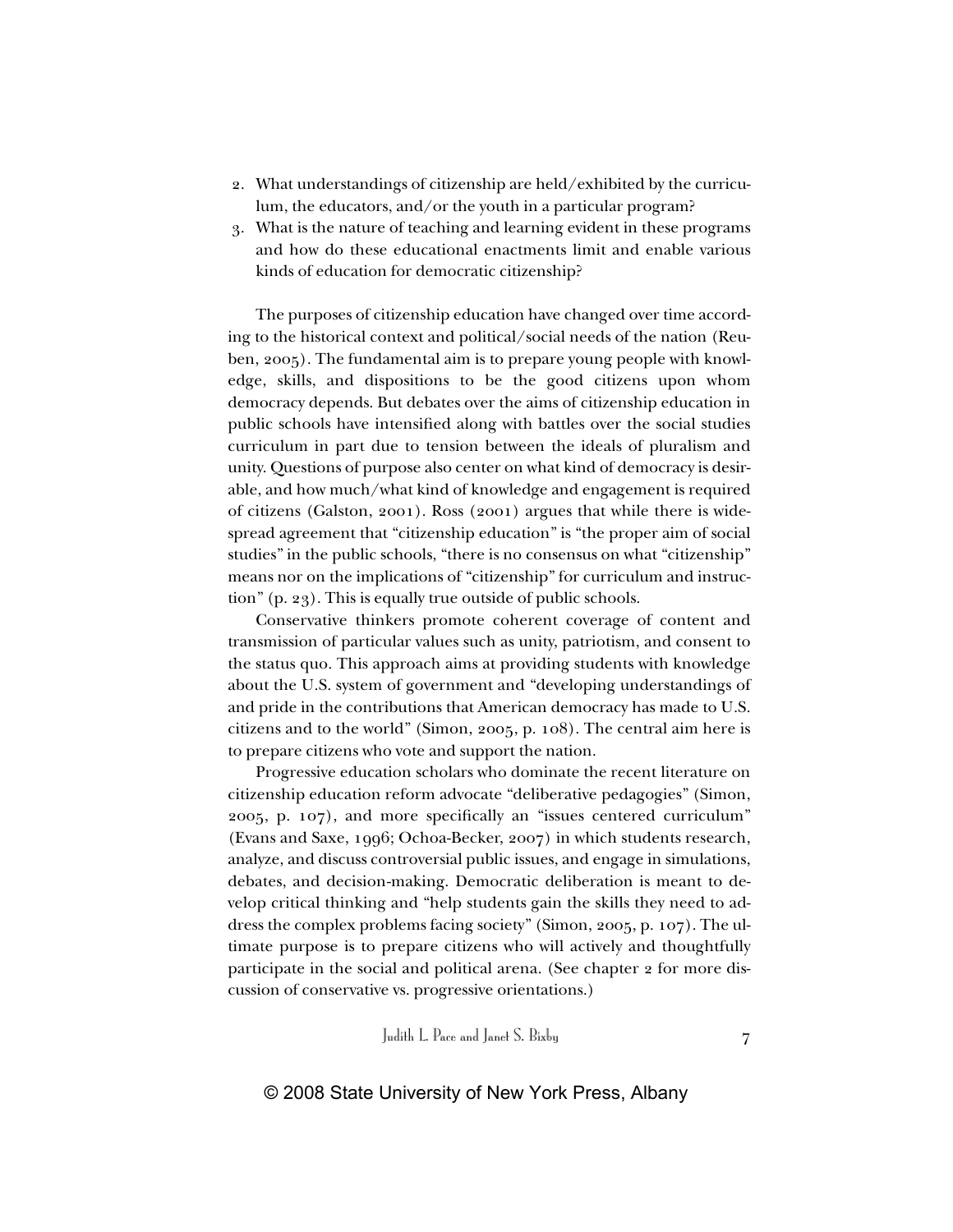Parker (1996) explicitly critiques both the conservative and progressive models. Although he favors the progressive aim of developing intellectually able citizens who participate more directly rather than the conservative aim of transmitting knowledge and values to future voters, he points out that both camps disregard matters of social and cultural diversity and inequality. He argues that rather than teaching students that democracy is a finished product, citizenship education should prepare young people to become involved in democracy as an ongoing work in progress (Parker, 2003). To be successful, citizenship education must promote both democratic enlightenment and political engagement. Political engagement means participation in the form of voting, deliberating public problems, campaigning, civil disobedience, and so on. Democratic enlightenment refers to understanding the ideals of democratic living and the commitment to freedom and justice (pp. 33–34). Similarly, according to Banks (1997), students should develop the knowledge, attitudes, and skills to transform society, to close the gap between the ideals and realities of democracy in the United States.

Two quotes from a recent issue of *Phi Delta Kappan* on patriotism and civic education articulate purposes pertinent to our contemporary situation:

Even as we strive for balance and fairness, we should provide our students with the analytical skills to critique and evaluate information they are exposed to so that they can develop a logical and historically grounded framework for comprehending present conflicts and foreign engagements (Noguera & Cohen, 2006, p. 576).

Rather than "teaching" students to love their country, teachers need to help students build an explicit connection between their "love of country" and democratic ideals—ideals that include the role of informed analysis and, at times, critique; the importance of action; and the danger of blind loyalty to the state (Kahne & Middaugh, 2006, p. 606).

Given the vast amount of writing on what should be the aims of citizenship education, what purposes are actually enacted in particular settings? How do these purposes vary, depending on contextual factors, such as location within mainstream classrooms, alternative schools, or the community? And how are these purposes influenced by the educators and the youth who bring these educational efforts to life?

8 Introduction: Studying Citizenship Education in Troubled Times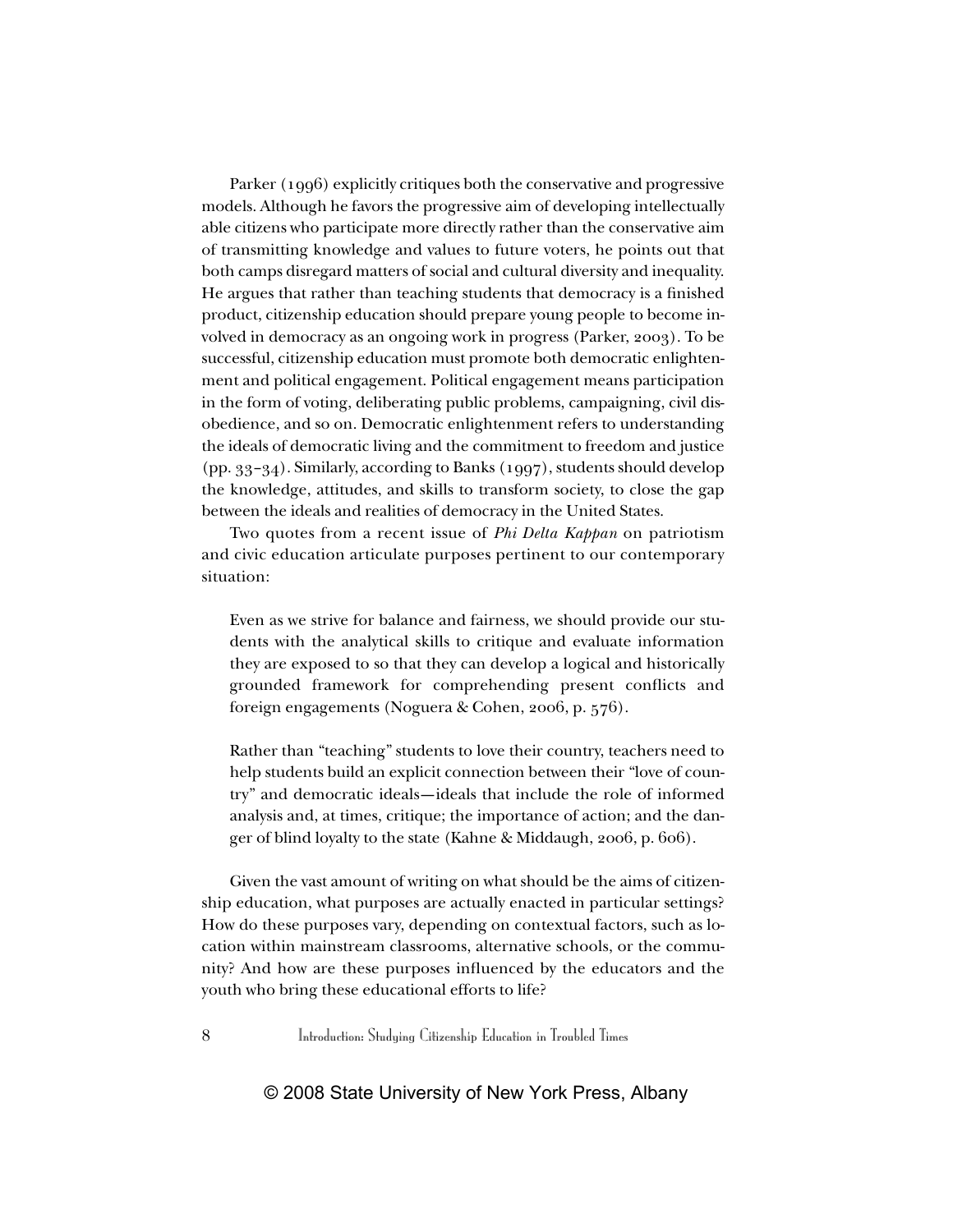Secondly, what meanings of citizenship are manifested by the curriculum, the educators, and the youth in these programs? Findings from the IEA Civic Education Study conducted with adolescents in twenty-eight countries provide general information about the views of youth: "The large majority of young people surveyed in 1999 believed that citizens should obey the law and should vote. Between 80% and 90% in the United States . . . thought these activities important or very important. In contrast, only 58% of these students believed it important or very important for the citizen to participate in political discussions, and the figure was 48% for affiliating with a political party" (Torney-Purta, 2002, p. 208). Baldi et al. (2001) found that in the United States "more than 80% of students thought it important or very important for adult citizens to participate in activities helping the community, promoting human rights, and protecting the environment" (Torney-Purta, 2002, p. 208).

Research points to the separation young people make between involvement in community service and politics: "Many students actively involved in community service say that they have chosen service as an antidote to politics" (Battistoni, 2000), which they hold in disdain (Walker, 2002). Chiodo and Martin (2005) also find that students do not relate to politics, but rather to the social side of citizenship, such as community service and being respectful, helpful, and obedient. These findings indicate the need for more explicit and broader conceptions of citizenship in curricula.

How do meanings of citizenship and democracy vary for youth from different racial, ethnic, and socio-economic backgrounds? Sherrod, Flanagan, and Youniss (2002) ask how the definition of citizenship changes for people who are not offered full rights as U.S. citizens, for example immigrants and sexual minorities. The activism of these groups is vital to the expansion of democracy: "In this regard, we are reminded that it was the collective resistance of Black citizens and their civil disobedience of laws on the books that denied them full inclusion as citizens that eventually resulted in the passage of a Civil Rights Act in this country" (Sherrod, Flanagan, & Youniss, 2002, p. 265).

Sanchez-Jankowski (2002) and Junn (2004) find that young people from marginalized minority groups develop civic understandings and skills that may not manifest themselves in standardized measures but are adaptive to the real life situations of their communities. Do educational efforts acknowledge and adapt to these differences, or further marginalize youth from low income and underrepresented backgrounds?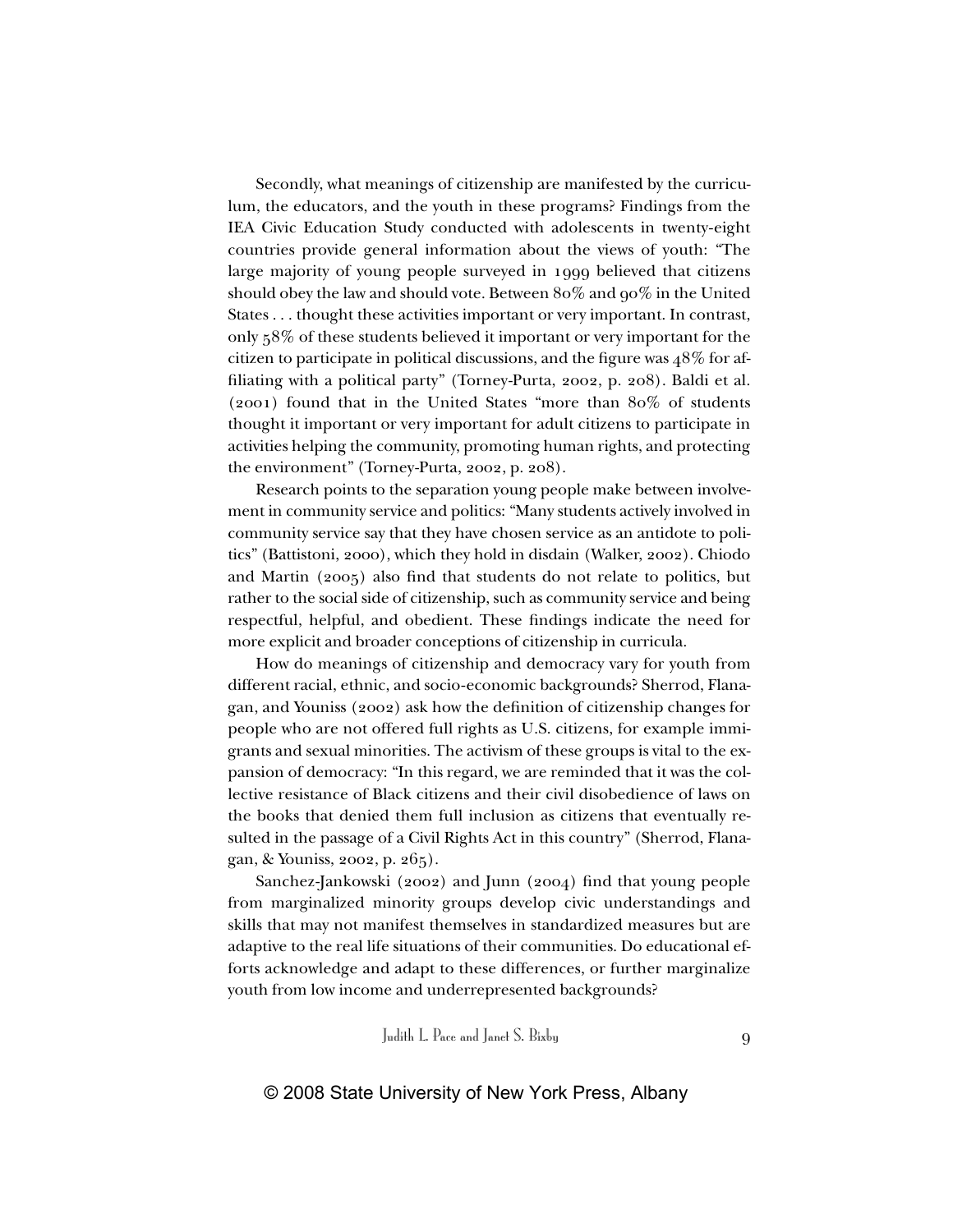Westheimer and Kahne (2004) investigate different visions of citizenship exhibited by ten school programs: the *personally responsible citizen,* the *participatory citizen,* or the *justice-oriented citizen*. How do these models pertain to curricula, educators, and youth in different kinds of settings? Content analysis of the National Standards for Civics and Government (Gonzales, Riedel, Avery, & Sullivan, 2001) shows a heavy focus on the rights and freedoms of citizens versus responsibilities to the public good and civic virtue. Also, the role of political engagement is de-emphasized, as are the contributions of women and minorities to society. Programs that enjoy freedom from the structural and curricular constraints imposed on classrooms may be much more inclusive in the views of citizenship they embrace.

Finally, what is the nature of teaching and learning evident in these programs, and how do these educational enactments both enable and limit various kinds of education for democratic citizenship? Numerous scholars, including Gutmann (1999), Newmann (1989), and Parker (1996), agree that "the most important component of effective democratic citizenship preparation involves teaching young people how to deliberate about the nature of the public good" (Hess, 2002, p. 12). Indeed, research indicates that social studies classes with discussion of controversial issues in an open climate foster citizenship learning and involvement (Hahn, 1998; Hess & Posselt, 2002; Patrick & Hoge, 1991). And twelfth grade civics classes that include a variety of topics and frequent discussion of current events increase political knowledge according to the National Assessment of Educational Progress (NAEP) Civics Assessment (Niemi & Junn, 1998). However, studies show that discussion of controversial public issues and other "deliberative pedagogies" (Simon, 2001) are rarely employed (Hahn, Dilworth, Hughes, & Sen, 2001; Kahne et al., 2000). Instead, Ross (2001), taking an historical look at research on the social studies curriculum in schools, states that within social studies classes "citizenship transmission" or "conservative cultural continuity" is the dominant approach practiced in the schools" (p. 24). This is true even though in one national survey of social studies teachers "respondents identified more strongly with social studies as "reflective inquiry" and "informed social criticism" than with approaches to social studies as "citizenship transmission'" (Vinson, 1998 as quoted in Ross, 2001, p. 24).

One highly publicized nontraditional approach to education for democratic citizenship within the schools is service-learning, although there are multiple interpretations of exactly what service-learning means. According to the Center for Information and Research on Civic Learning and Engagement

10 Introduction: Studying Citizenship Education in Troubled Times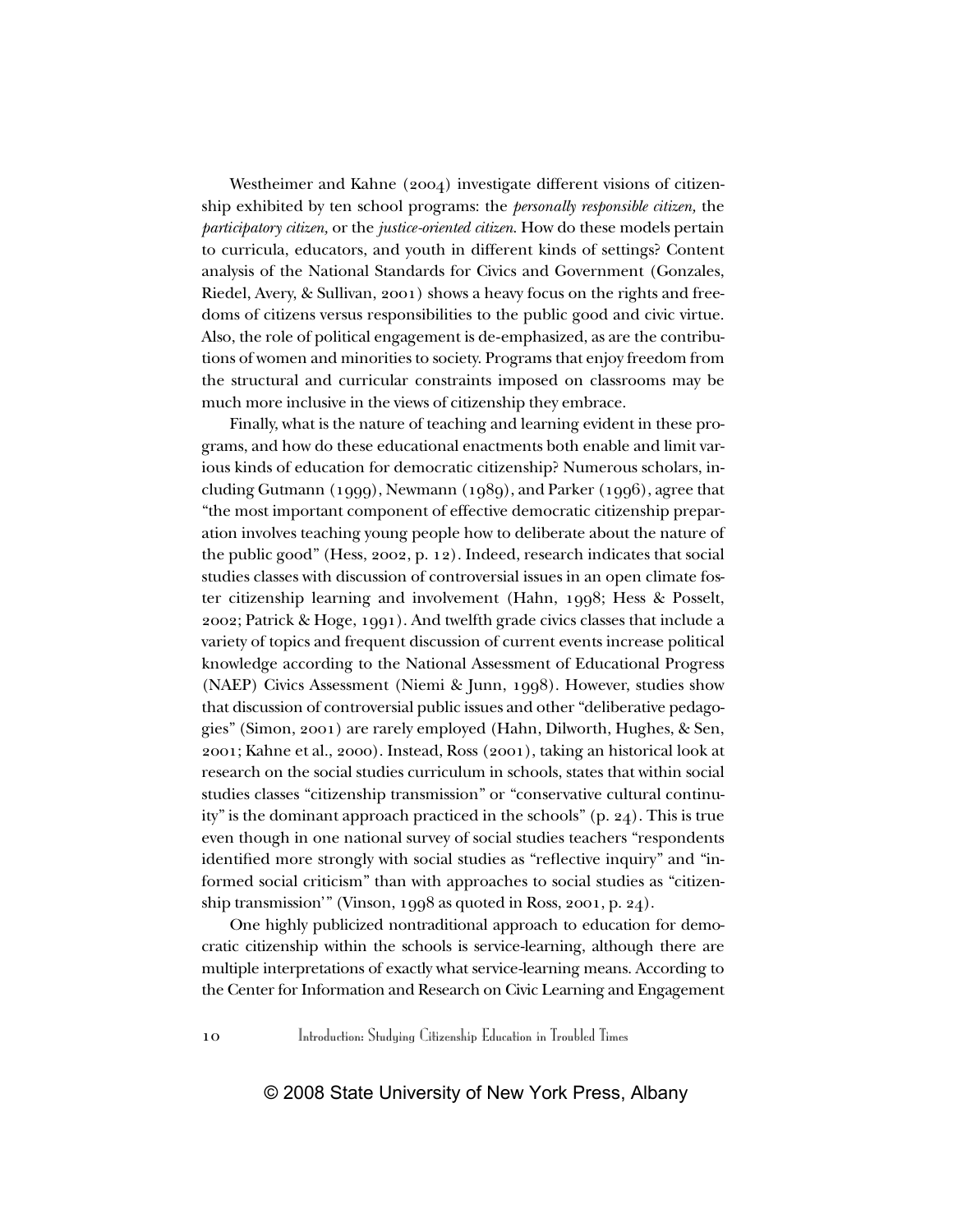(CIRCLE), service learning "consists of sustained community service projects that are closely connected to formal instruction and curriculum . . . [and] often involves close partnerships between schools or colleges and communities" (http://www.civicyouth.org/research/areas/serv\_learn.htm). A recent study of high school students who participated in service-learning found that in regards to increasing students' civic knowledge, behaviors, and dispositions, "service-learning is effective when it is implemented well, but it is no more effective than conventional social studies classes when the conditions are not optimal" (Billig, Root, & Jesse, 2005, p. 1).

What approaches are employed in classrooms, given the well documented constraints of schooling? How do educators break out of the traditional mold of textbook and lecture centered classes that typify high school social studies? How does civic development differ in school governance projects or community based youth organizations that provide opportunities for authentic and experiential education? How do authority relationships between educators and youth, which greatly bear on the quality of teaching and learning (Pace & Hemmings, 2007), shape citizenship education experiences? And, considering the gap between recommendations for practice and actual practices in schools (Gibson & Levine, 2003), how do specific approaches in these diverse locations relate to scholarship on citizenship education?

This volume provides answers to these key questions. In doing so, it both builds upon and challenges prior scholarship in the field. We aim to encourage greater support for citizenship education efforts, both within schools and in the community, that foster enlightenment and engagement, to use Parker's terms. The book also generates critical questions, for example how citizenship education is being affected by the accountability movement and other reforms, and how educators can be better prepared to employ recommendations for practice. Future research and policy must attend to these fundamental concerns.

# Contents of the Book

#### *Section 1: Inside Classrooms*

Chapter 2, "Teaching for Citizenship in 12th Grade Government Classes," addresses a serious gap in research on classroom practices in citizenship education. Judith L. Pace describes different versions of Government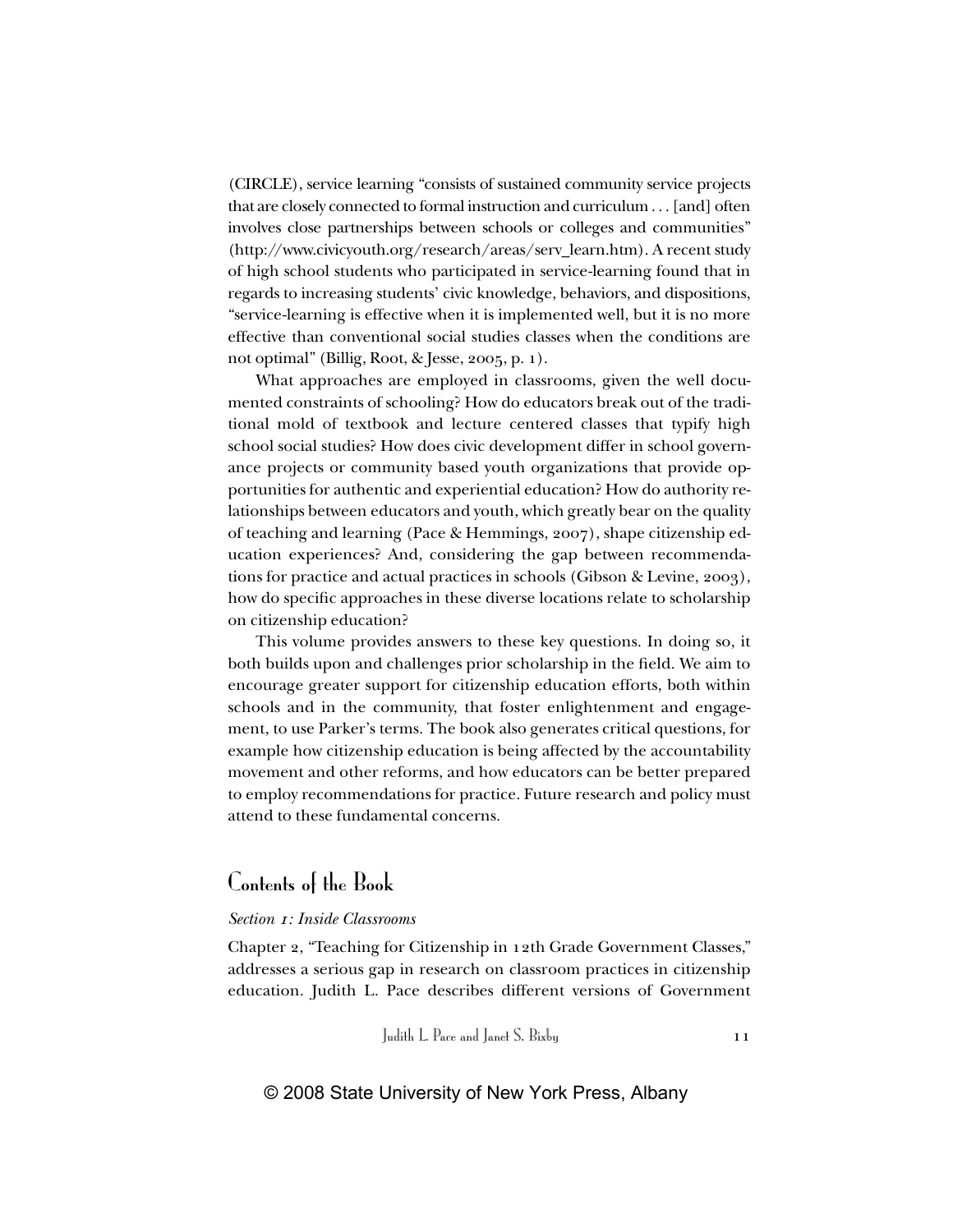classes taught by four teachers in two racially/ethnically diverse metropolitan high schools during fall 2004 and the Presidential election. Using data from classroom observations and interviews with teachers and students, she analyzes the teachers' approaches and students' responses to the enacted curricula. The Government classes were all knowledge-based, and according to recommendations from the Civic Mission for Schools (Gibson & Levine, 2003) and others (see Hahn, 1998; Parker, 2003), classes did not adequately prepare most students to be politically engaged citizens. But the classes varied significantly in levels of student participation, critical thinking, attention to social justice and contemporary political issues, and promotion of active citizenship. Variation was influenced by a set of inter-related factors—track level, views of students, and school demographics and culture. At both schools, students in the Advanced Placement classes had greater opportunities for learning than did students in college preparatory classes. Also, the smaller high school with a higher percentage of White and Asian American students was more progressive; teachers encouraged more student participation in class, and contemporary events, including the war on terror and fights over civil liberties, were more openly discussed. The larger high school, with a higher percentage of African American and Latino students, was a more controlled environment and classes were teacher-centered. Contemporary political and social issues were not as central to the curriculum. However, students at this school organized political activity outside of class, and fought the administration for the right to hold an anti-war rally at school. Pace's chapter both reveals and contradicts the view that adolescents are politically apathetic and paves the way for more, sorely needed, research on how Government classes do and do not teach for political engagement and are shaped by institutional factors.

Chapter 3, "Connecting Diversity, Justice, and Democratic Citizenship: Lessons from an Alternative U.S. History Class," showcases one teacher's efforts to enact multicultural democratic education (Marri, 2005) with marginalized, academically struggling youth. Anand Marri outlines the classroom practices of Mr. Sinclair, a well-educated and committed social studies teacher at a public alternative high school, by focusing on a monthlong unit on the Civil Rights Movement. Mr. Sinclair enacts ideas and approaches advocated by citizenship education experts, such as Walter Parker (2003). For example, he engages students in applying Kohlberg's theory of moral development to civil rights activists' law breaking. He gets his class to

12 Introduction: Studying Citizenship Education in Troubled Times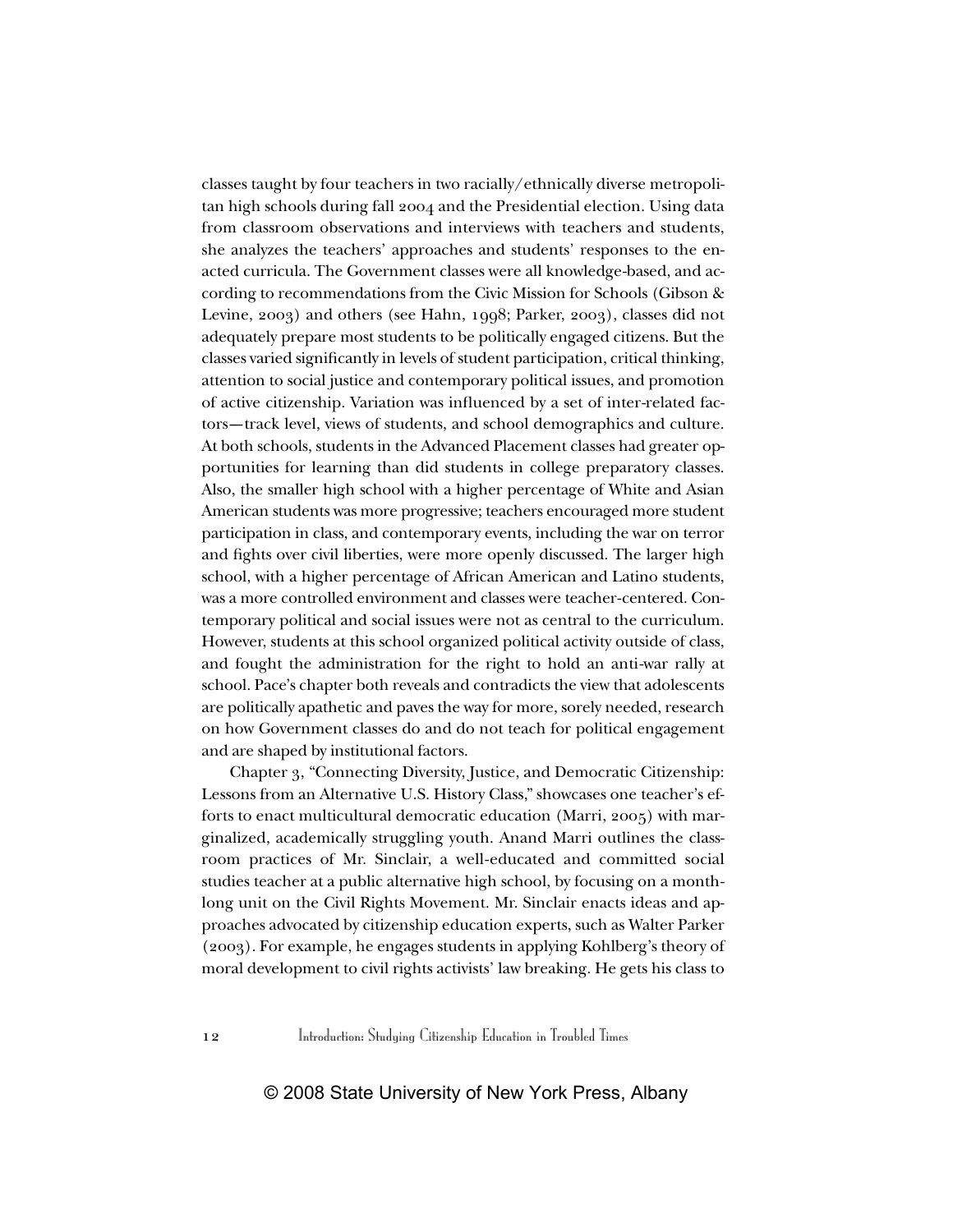grapple with political action that is illegal yet morally justified. The teacher also involves students in inquiry-based lessons that draw connections between segregation in the South and contemporary housing and school segregation patterns in their own city. And he conducts a seminar on Dr. Martin Luther King, Jr.'s *Letter from Birmingham Jail*. Marri's analysis points to elements of teaching that aims to empower marginalized students and educate them for multicultural democratic citizenship. These elements are inclusive pedagogy, a diverse learning community, critical thinking, discussion, and transformational knowledge. The author identifies a missing element from Mr. Sinclair's curriculum—mainstream academic knowledge and skills—which raises the question of how to provide struggling students with the range of educational experiences needed to become empowered citizens.

In chapter 4, "Urban Youth and the Construction of Racialized and Classed Political Identities," Kysa Nygreen uses participatory action research to explore the emerging political identities of three urban youth (age 16–19) as they worked together to design and teach a social justice class. The class was located at an urban continuation high school serving a predominantly African American and low-income student body, where the research participants were/had been students. Working from a sociocultural perspective, Nygreen conceptualizes political identity as a way of acting and interacting as a certain "kind" of political subject. Political identity is fluid, dynamic, and shaped by local and larger factors, including shared counter-narratives about the government and its relationship to marginalized communities (i.e., poor people, people of color). Political identity grew out of (to differing degrees) the youth's lived experiences of social marginalization, and the "disjuncture" (Rubin, 2007) they experienced or witnessed between the ideals and realities of U.S. democracy. While the youth developed and taught their weekly class, as social justice educators they enacted, confirmed, and strengthened their political identities. Nygreen's study shows the processes through which this occurred, and makes a unique and important contribution to sociocultural theories of identity formation and youth political agency. Her work implies that efforts to educate for democratic citizenship begin by seeking to understand youths' existing and emerging political perspectives, and recognizing the critical political insights and potential agency youth possess even if they score poorly on civics tests or surveys.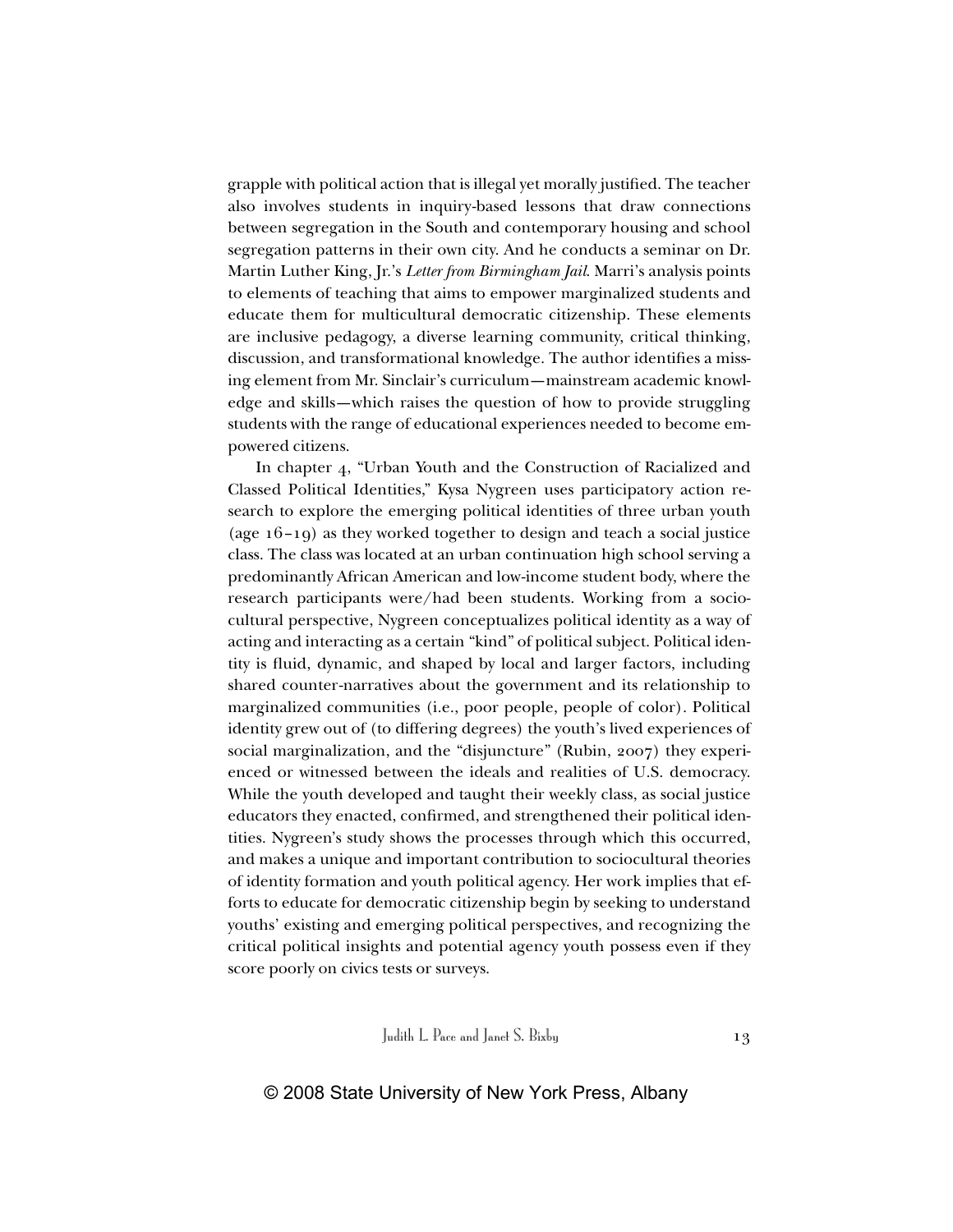#### *Section 2: Inside Schools at Large*

Chapter 5, "Service-Learning as a Promising Approach to High School Civic Engagement," presents findings from a national study of service-learning and high school students' civic engagement. Susan Root and Shelly Billig discuss service-learning as a teaching strategy wherein students learn important curricular objectives by providing service that meets authentic community needs, and they review the possibilities and challenges of service-learning. Their chapter first outlines a national study that involves quantitative and qualitative measures, and then focuses on qualitative data from three sites. It argues that service-learning can be used to revitalize citizenship education within high schools when particular design components are in place, even at a time when the curriculum is undergoing increased constriction under accountability pressures. Successful programs in this study featured components that required students to learn about political institutions and processes and practice skills for political participation. These components included:

- 1. **Preparation** for service that included research, advocacy, and student voice;
- 2. **Action/Implementation** of service activities that were of sufficient duration and offered cognitive challenges, opportunities to empathize with the community, and skillful teacher facilitation of student work; and
- 3. **Reflection** activities that were continuous and in-depth;
- 4. **Public demonstration** of results in which students engaged in a public demonstration of learning with previously unfamiliar adults.

Importantly, the teachers at these sites had extensive experience implementing service-learning and were comfortable in allowing students voice and choice in the activities they conducted.

Chapter 6, "Democracy's Practice Grounds: The Role of School Governance in Citizenship Education," shows how schools can engage students in democratic citizenship by providing exercises in community governance and public problem solving. Richard Battistoni's chapter showcases Project 540, a national initiative involving 270 American high schools. It uses interviews with students, teachers, and administrators to analyze the opportunities and challenges involved in using student governance as a tool in citizenship education. This "democratic school practice" approach to

14 Introduction: Studying Citizenship Education in Troubled Times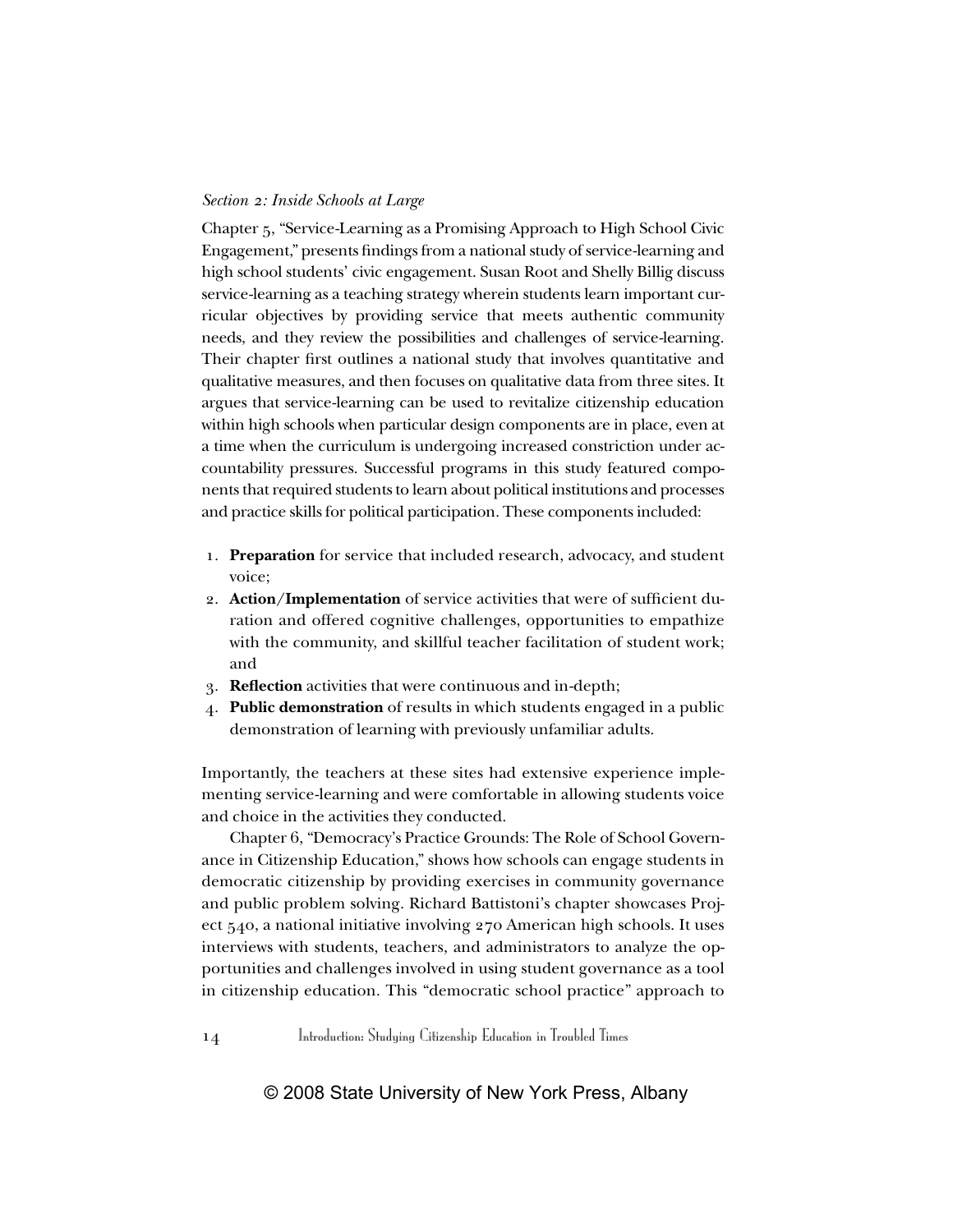civic education—as opposed to the "formal civics instruction" approach allowed students to participate in a process of dialogue, decision making, and action. Students, teachers, and administrators spoke about key opportunities: civic communication, participation in public policy decisions, and making change in their schools and communities. In Project 540 learning was experiential, project and performance based, and authentic; it was situated in actual practices of governance and involved deliberative decision making in collaborative, heterogeneous groups. Students spoke about how they applied the civic skills they gained in Project 540 to other aspects of their life: leadership in student government, cocurricular activities, even work and family life. Project 540 also confronted challenges. Often it conflicted with the institutional culture of high schools, where adult educators were used to being in control and making most if not all of the decisions for the school. Another challenge was competing demands, such as pressures for school accountability. Findings suggest that giving students opportunities for practicing democracy, through involvement in real school governance, can enhance democratic citizenship education, especially in the area of students' civic skills and values/attitudes, as well as improve school climate and foster the educational goals of the institution.

Chapter 7, "Civic Development in Context: The Influence of Local Contexts on High School Students' Beliefs about Civic Engagement," examines the salience of social context in youth civic development and civic education. Using focus group interviews with high school seniors, Ellen Middaugh and Joseph Kahne reveal the ways students make sense of their own roles as citizens. Data collection was conducted in May and June of 2005 with focus groups of 4–6 students each from five schools including urban, suburban, and rural schools across the state of California. The schools all are engaged in a process of working to create new opportunities for civic education aligned with the six recommendations of the Civic Mission of Schools Report (Gibson & Levine, 2003). The findings point to similarities as well as important differences within and among groups of students. All the students expressed an appreciation for democracy, but varied in the extent to which they believed the current system of government truly is democratic. More affluent students believed this more strongly than did low income students. Students in very different contexts shared a relative disinterest in politics and political action. The reasons behind this differed across groups. In affluent and majority white communities, students reported few local problems. In demographically diverse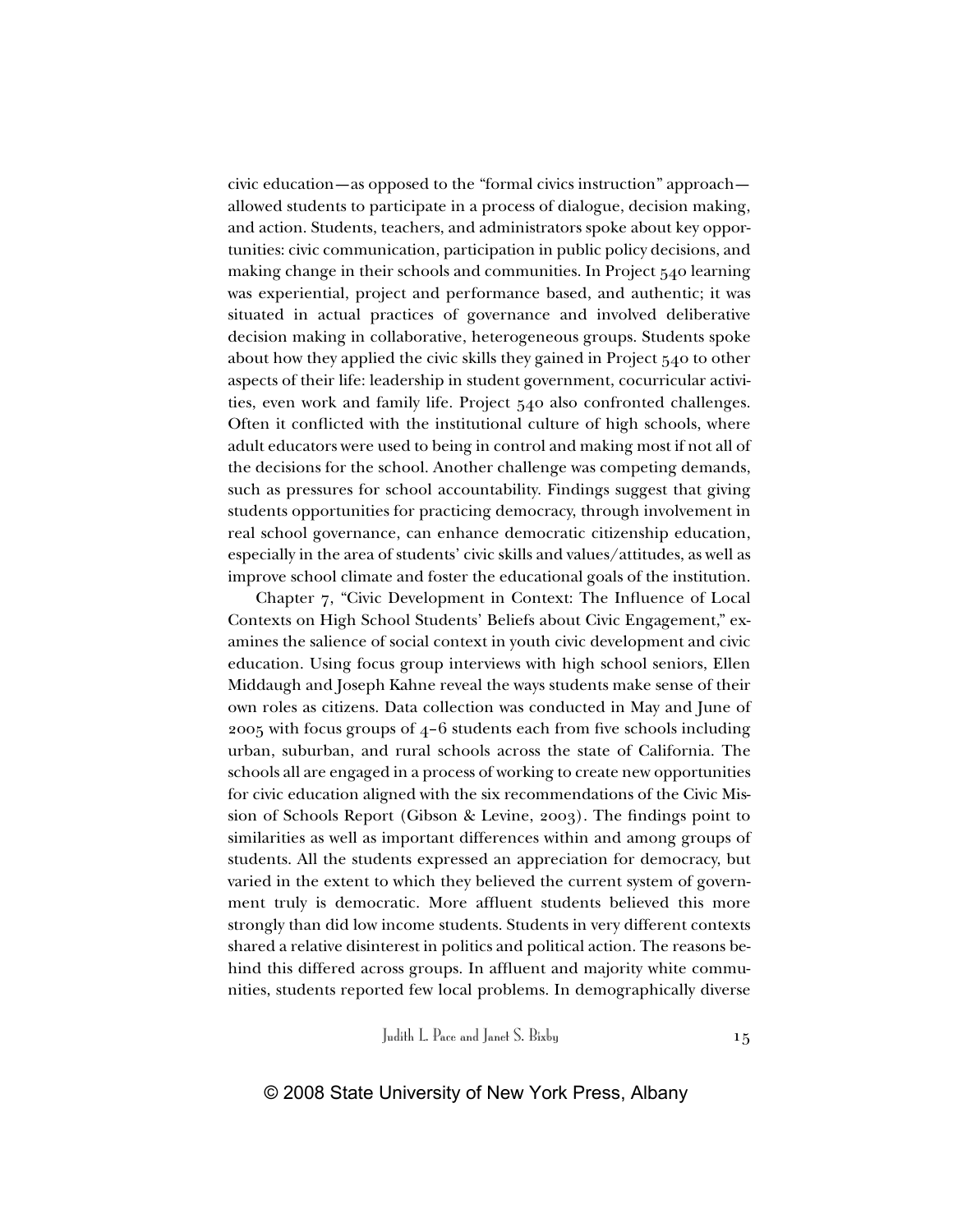and in lower-income, urban, majority Latino communities, students indicated they did not view politics as a viable means for addressing relevant problems. For students across groups, political engagement was seen as a matter of personal inclination rather than the responsibility of citizens. Students did speak positively about service-learning experiences, but often perceived them as separate from politics. Students also said they liked classroom debates and wanted to have more discussion of contemporary social issues. The chapter points to particular implications for civic education. First, exploring only the virtues of democratic institutions is problematic. Forging stronger connections between government curriculum and civic and political engagement is needed. And attending to contextual differences may help build commitments to civic engagement. The authors conclude that there is yet much we have to learn about the influence local contexts have on youth civic development.

Chapter 8, "Examining the Treatment of  $q/11$  and Terrorism in High School Textbooks," analyzes textbook coverage of 9/11. Diana Hess, Jeremy Stoddard, and Shannon Murto present findings based on a study of top-selling U.S. history, world history, and government textbooks that were published between 2003 and 2005 and included the events of 9/11 and the war on terrorism. The study had two primary aims. The first was to examine critically what curricula are communicating about  $9/11$ , its aftermath, and terrorism more generally. The second aim was to investigate which topics or questions related to  $9/11$ , its aftermath, and terrorism are presented to students as genuinely controversial and which either explicitly or implicitly present a "correct" answer that the curriculum writers expect students to believe. Their analysis focuses on the depth of information on the events, and what students were asked to do with that information. The textbooks used a neutral, compact style and events were presented as matter of fact or used to promote ideas of heroism, patriotism, and unquestioned citizenship. They did not endorse active deliberation about the roots of terrorism, the causes of  $q/11$ , or how the United States should have responded. These texts overall identify  $9/11$  as an iconic and tragic event with no equal among terrorist attacks, provide examples of terrorism that emphasize attacks on the U.S. over attacks on other countries or peoples, and present inconsistent definitions of terrorism and examples as universally accepted truths.

Implications from this analysis include the importance of utilizing a range of curricular materials in social studies courses. Specifically, schools

16 Introduction: Studying Citizenship Education in Troubled Times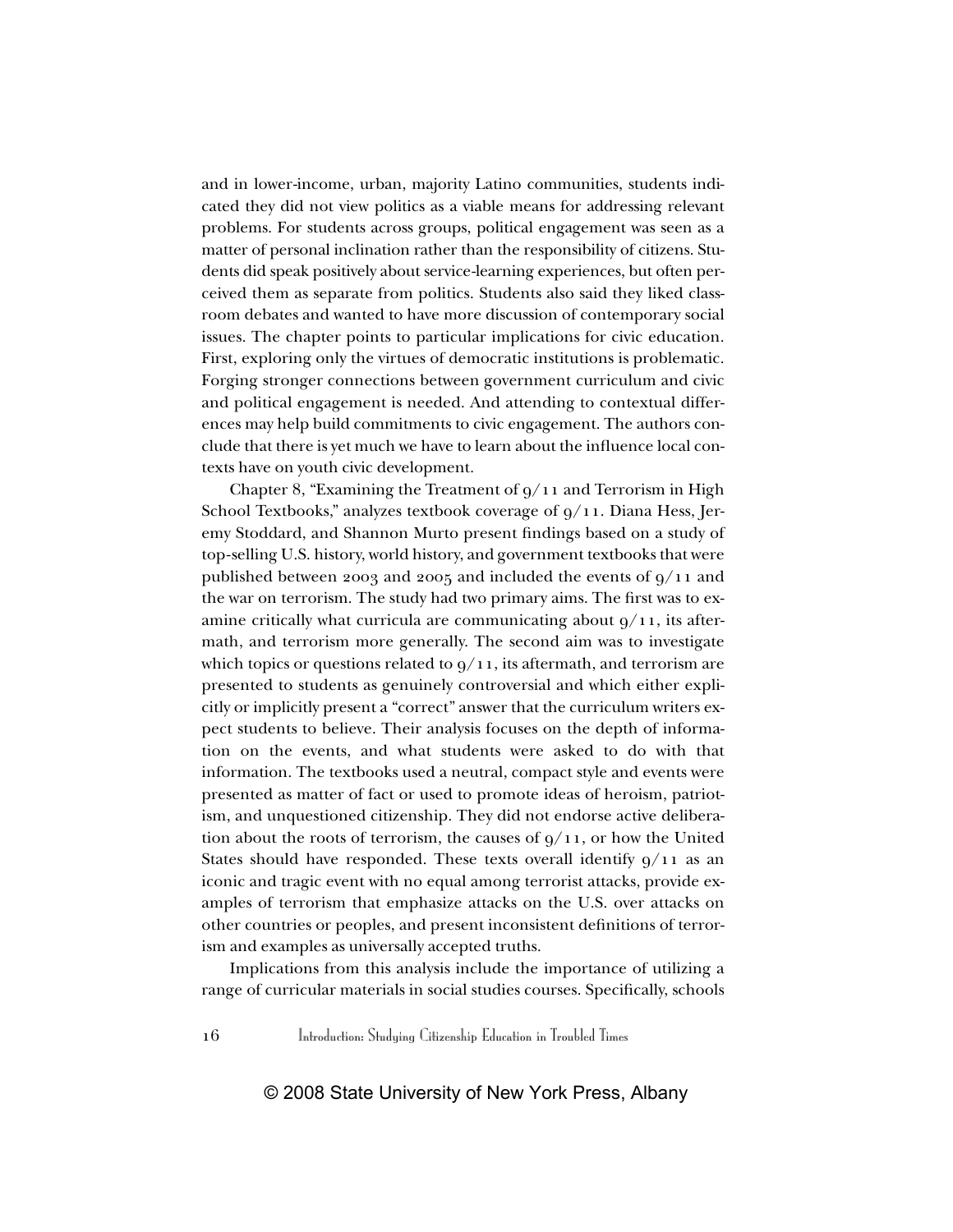districts and funders should support materials developed by democratic education organizations with more ideological freedom than textbook publishers who operate under a system of perceived and real market constraints.

#### *Section 3: In the Community*

Chapter 9, "Engaging Urban Youth in Civic Practice: Community-Based Youth Organizations for Democratic Education," explores communitybased youth organizations (CBYOs) as a meaningful alternative to urban public schools in providing a space where youth can learn democratic citizenship skills. Authors Jennifer O'Donoghue and Ben Kirshner examine the features of CBYOs that impact youth's development as citizens. They conducted qualitative studies consisting of observations and interviews in five youth organizations located in low-income urban areas between 2001 and 2003. While varying in specific mission and goals, all programs sought to engage young people in civic action. In total, these five organizations worked with over 150 youth (with program size varying from 7 to 80). O'Donoghue and Kirshner identify five shared civic education practices across the organizations: working with others, decision-making, interpreting public problems, taking action, and promoting youth public efficacy. They illustrate these practices through vignettes and present participants' perspectives on their learning experiences.

The authors find that the youth involved in these programs developed important competencies for democratic participation, including collaboration, decision-making, and knowledge about local issues and how to make an impact on them. They also document particular challenges, such as the need for adult educators who are skilled in particular ways in working with young people. Also, by focusing on local issues, youth were not engaged in national or international issues, nor did they learn traditional civic content knowledge. The chapter shows that despite the tensions, CBYOs are vital, emancipated spaces for urban youth to learn about and practice active democratic citizenship to improve their communities.

In chapter 10, "To Think, Live and Breathe Politics: Experiencing Democratic Citizenship in Chicago," Janet S. Bixby examines the experiences of alumni from citizenship education programs run by a private foundation called the Mikva Challenge for urban high school students in Chicago. The Mikva programs have impacted a large number of students, involving over forty schools and 1500 students. The programs provide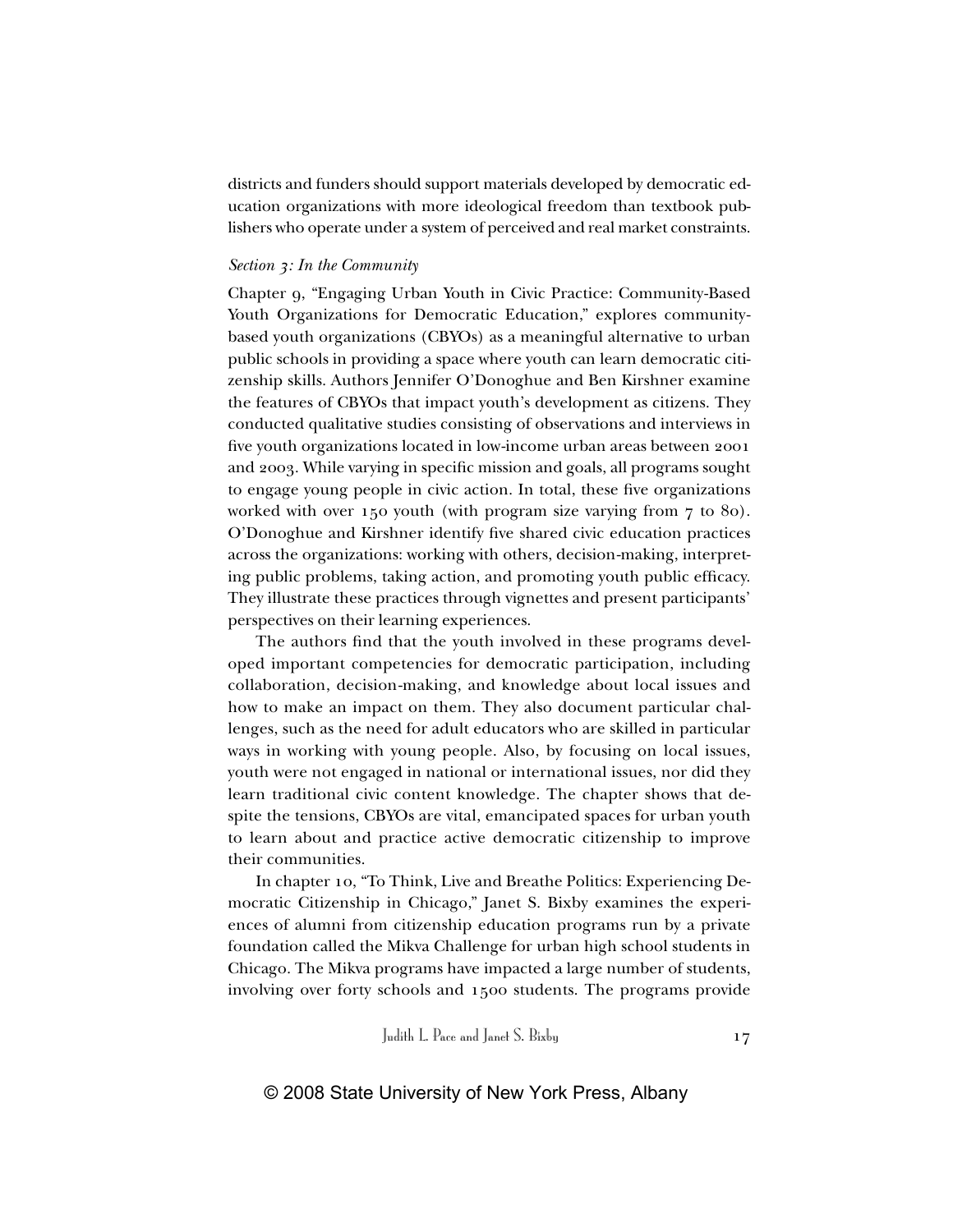multifaceted opportunities for youth to engage in authentic forms of civic activism and to experience democracy as a way of life (Dewey, 1966), for example by acting as election judges, hosting a debate for gubernatorial candidates, volunteering for campaigns, and interning with elected officials. The youth in the Mikva programs are predominantly African American, Latino, and/or immigrants, from middle- to low-income backgrounds. Bixby collected data for eighteen months through individual interviews and focus groups with alumni of the programs; interviews with teachers and staff; observations of student, alumni, and teacher events; and materials produced by the foundation. Bixby's analysis utilizes Lave and Wenger's (1991) framework for understanding learning as apprenticeship to examine how alumni of the Mikva programs interpreted the meaning of their participation in these programs and its significance in their lives. All of the twenty alumni she studied reported that their work in the Mikva programs had a dramatically positive, transformative impact on their sense of themselves as civic actors. Their experiences stood in stark contrast to reports that urban youth have little opportunity to participate constructively in the public sphere (McLaughlin, 2000). Their political interest and activity also contrasts with findings related to low levels of civic knowledge and engagement associated with poor and minority youth.

The volume ends with an epilogue by Judith L. Pace titled "Citizenship Education in Diverse Settings: Findings, Tensions, and Future Research." It identifies the major findings of these studies in relation to the three research questions that guide the book. Pace points to the influence of institutional contexts and the tensions that arise in teaching for democracy, as well as the need for further qualitative research.

# Note

We are grateful to Lyndsey Schlax and Matt Magansay, former students in the Teacher Education Department at the University of San Francisco, for their helpful research assistance.

# References

Baldi, S., Perie, M., Skidmore, D., & Greenberg, E. (2001). *What democracy means to ninth-graders: U.S. results from the international IEA civic education study.* Washington, DC: U.S. Department of Education National Center for Education Statistics.

18 Introduction: Studying Citizenship Education in Troubled Times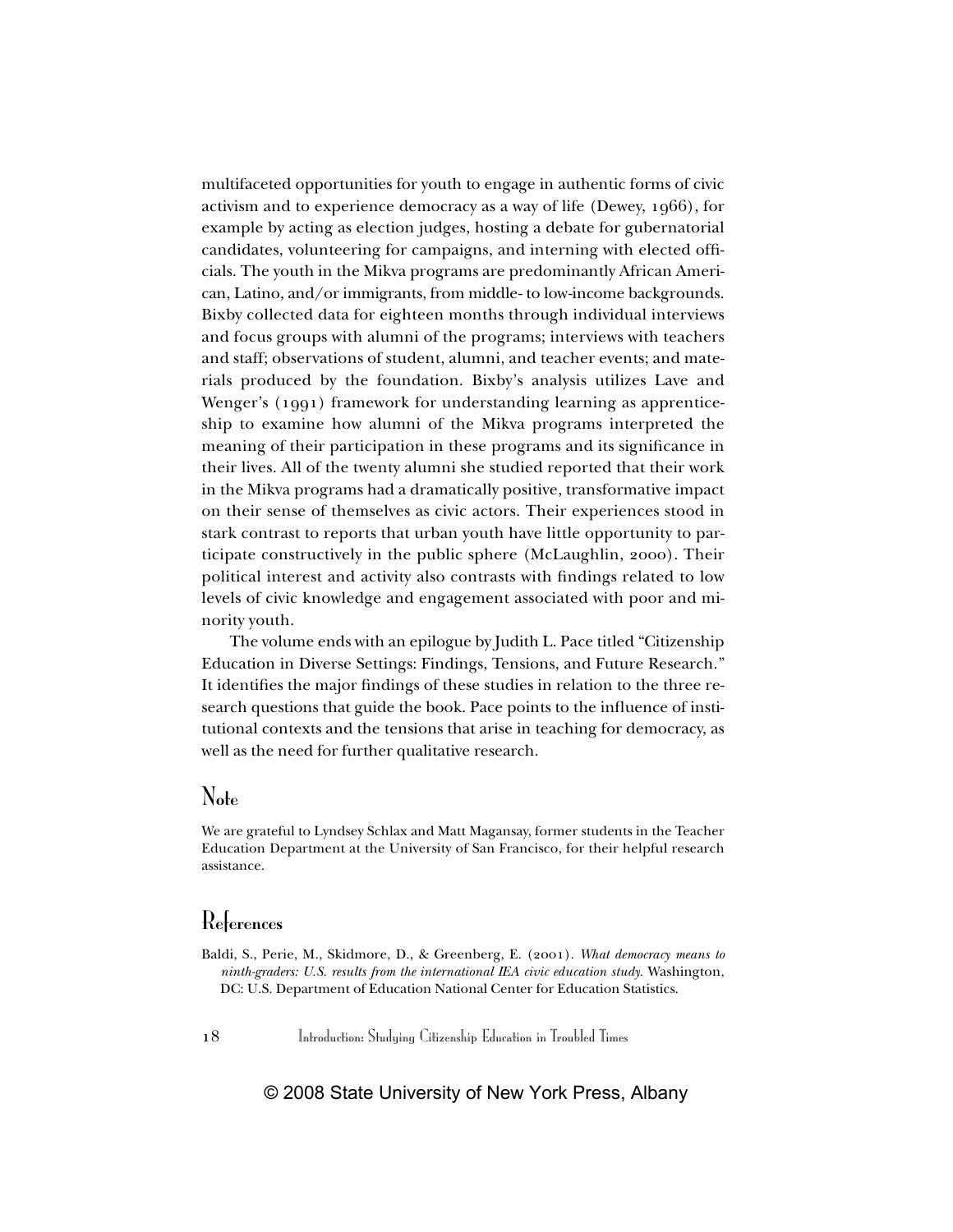- Banks, J. (1997). *Educating citizens in a multicultural society*. New York: Teachers College Press.
- Battistoni, R. (2000). Service learning and civic education. In S. Mann & J. Patrick (Eds.) *Education for civic engagement in democracy*. Bloomington, IN: ERIC Clearinghouse for Social Studies.
- Billig, S., Root, S., & Jesse, D. (2005). The impact of participation in service learning on high school students' civic learning. *CIRCLE*. Available at www.civicyouth .org
- Chiodo, J., & Martin, L. (2005). What do students have to say about citizenship? An analysis of the concept of citizenship among secondary education students. *Journal of Social Studies Research, 29*(1), 23–31.
- Dewey, J. (1966). *Democracy and education*. New York: Free Press.
- Dilworth, P. (2004). Multicultural citizenship education: Case studies from social studies classrooms. *Theory and Research in Social Education, 32*(2), 153–186.
- Evans, R. & Saxe, D. (1996). *Handbook on teaching social issues*. Washington, DC: National Council for the Social Studies.
- Fuhrman, S., & Lazerson, M. (Eds.) (2005). *The public schools*. New York: Oxford University Press.
- Galston, W. (2001). Political knowledge, political engagement, and civic education. *Annual Review of Political Science (4),* 217–234.
- Gibson, C., & Levine, P. (2003). *The civic mission of schools*. New York and Washington, DC: The Carnegie Corporation of New York and the Center for Information and Research on Civic Learning.
- Gonzales, M., Riedel, E., Avery, P., & Sullivan, J. (2001). Rights and obligations in civic education: A content analysis of the national standards for civics and government. *Theory and Research in Social Education, 29*(1), 109–128.
- Gutmann, A. (1999). *Democratic education, 2nd ed.* Princeton, NJ: Princeton University Press.
- Hahn, C. (1998). *Becoming political: Comparative perspectives on citizenship education*. Albany: State University of New York Press.
- Hahn, C., Dilworth, P., Hughes, J., & Sen, T. (2001). Democratic understanding: Crossnational perspectives. *Theory into Practice, 40*(1), 14–22.
- Hahn, C. (2002). Education for democratic citizenship: One nation's story. In W. Parker (Ed.), *Education for democracy: Contexts, curricula, assessments* (pp. 63–92). Greenwich, CT.: Information Age Publishing.
- Hart, D., & Atkins, R. (2002). Civic competence in urban youth. *Applied Developmental Science, 6*(4), 227–236.
- Hess, D. (2002). Discussing controversial public issues in secondary social studies classrooms: Learning from skilled teachers. *Theory and Research in Social Education, 30*  $(1), 10-41.$
- Hess, D., & Posselt, J. (2002). How high school students experience and learn from the discussion of controversial public issues. *Journal of Curriculum and Supervision, 17*(4), 283–314.
- Johanek, M., & Puckett, J. (2005). The state of civic education: Preparing citizens in an era of accountability. In S. Furhman & M. Lazerson (Eds.), *The public schools* (pp. 130–159). Oxford: Oxford University Press.
- Junn, J. (2004). Diversity, immigration, and the politics of civic education. *P.S.: Political Science and Politics, 37,* 253–255.

Judith L. Pace and Janet S. Bixby 19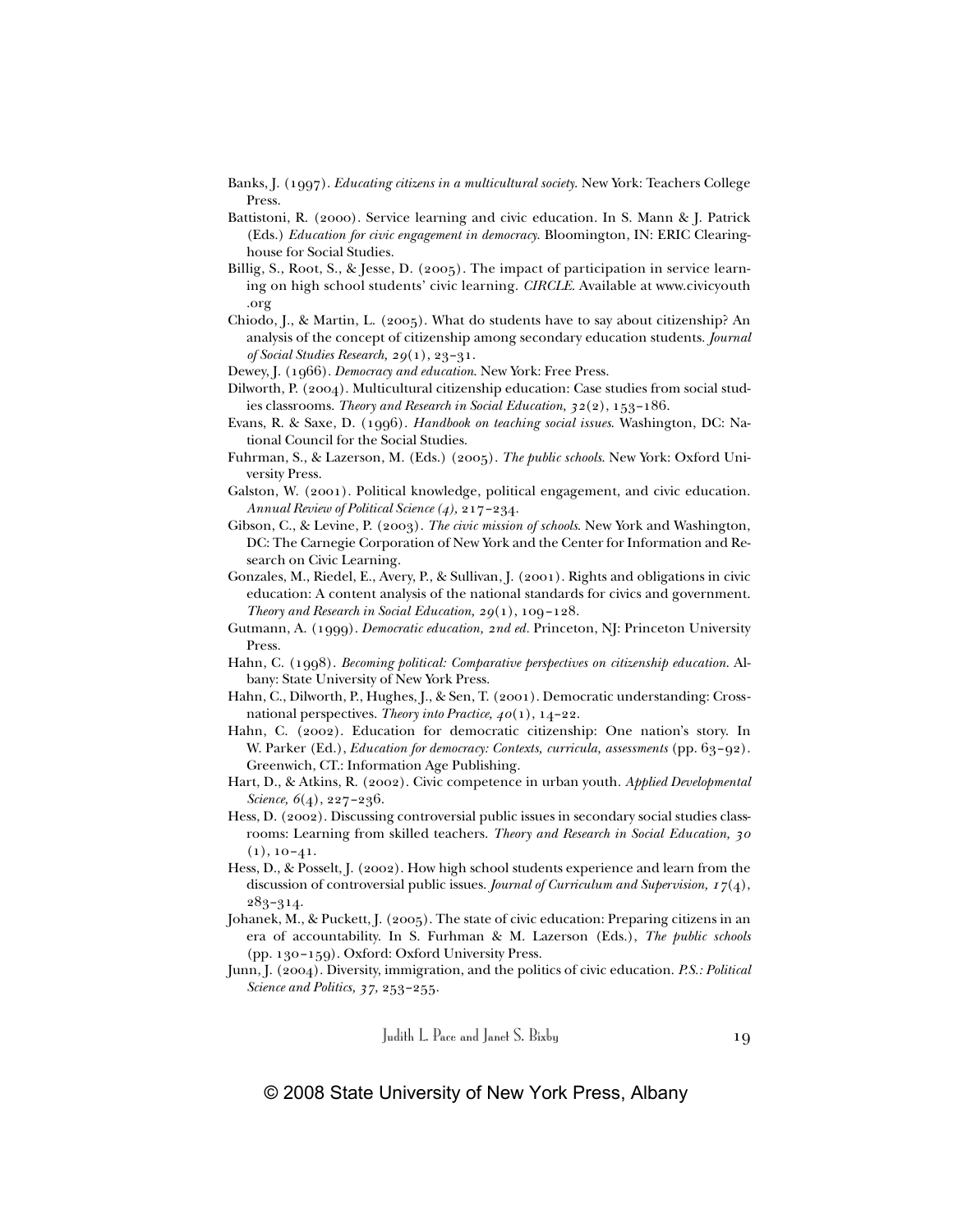- Kahne, J., & Middaugh, E. (2006). Is patriotism good for democracy? A study of seniors patriotic commitments. *Phi Delta Kappan 87*(8), 600–607.
- Kahne, J., Rodriguez, M., & Smith, B. (2000). Developing citizens for democracy? Assessing opportunities to learn in Chicago's social studies classrooms. *Theory and Research in Social Education, 28*(3), 311–338.
- Lave, J. & Wenger, E. (1991). *Situated learning: Legitimate peripheral participation.* Cambridge: University of Cambridge Press.
- Marri, A. (2005). Building a framework for classroom-based multicultural democratic education: Learning from three skilled teachers. *Teachers College Record, 107* (5), 1036–1059.
- McLaughlin, M. (2000). *Community counts: How youth organizations matter for youth development*. Washington, DC: Public Education Network.
- Newmann, F. (1989). Reflective civic participation. *Social Education, 53*(October), 357–360.
- Niemi, R., & Junn, J. (1998). *Civic education: What makes students learn*. New Haven: Yale University Press.
- Noguera, P., & Cohen, R. (2006). Patriotism and accountability: The role of educators in the war on terrorism. *Phi Delta Kappan 87*(8), 573–578.
- Ochoa-Becker, A. (2007). *Democratic education for social studies: An issues-centered decision making curriculum.* Greenwich, CT: Information Age Publishing.
- Pace, J., & Hemmings, A. (2007). Understanding classroom authority: A review of theory, ideology, and research. *Review of Educational Research, 77* (1), 4–27.
- Parker, W. (1996). "Advanced" ideas about democracy: Toward a pluralistic conception of citizen education. *Teachers College Record, 98*(1), 104–125.
- Parker, W. (2003). *Teaching democracy: Unity and diversity in public life*. New York: Teachers College Press.
- Patrick, J., Vontz, T. & Nixon, W. (2002). Issue-centered education for democracy through project citizen. In W. Parker (Ed.), *Education for democracy; Contexts, curricula, assessments* (pp. 93–112). Greenwich, CT: Information Age Publishing.
- Patrick, J., & Hoge, J. (2001). Teaching government, civics, and law. In J. Shaver (Ed.), *Handbook of research on social studies teaching and learning*. New York: Macmillan.
- Parker, W. (Ed.) (2002). *Education for democracy: Contexts, curricula, assessments.* Greenwich, CT: Information Age Publishing.
- Putnam, R. (2000). *Bowling alone: The collapse and revival of American community*. New York: Simon & Schuster.
- Reuben, J. (2005). Patriotic purposes: Public schools and the education of citizens. In S. Fuhrman & M. Lazerson (Eds.) (2005). *The public schools* (pp. 1–24). New York: Oxford University Press.
- Ross, E. (2001). The struggle for the social studies curriculum. In E. W. Ross (Ed.), *The social studies: Purposes, problems, and possibilities* (pp. 19–41). Albany: State University of New York.
- Rubin, B. (2007). There's still not justice: Youth civic identity development amid distinct school and community contexts. *Teachers College Record, 109*(2), 449–481.
- Sanchez-Jankowski, M. (2002). Minority Youth and Civic Engagement: The impact of group relations. *Applied Development Science, 6*(4), 237–245.
- Sherrod, L., Flanagan, C., & Youniss, J. (Eds.). (2002). Dimensions of citizenship and opportunities for youth development: The what, why, when, where, and who of citizenship development. *Applied Developmental Science, 6*(4), 264–274.

20 Introduction: Studying Citizenship Education in Troubled Times